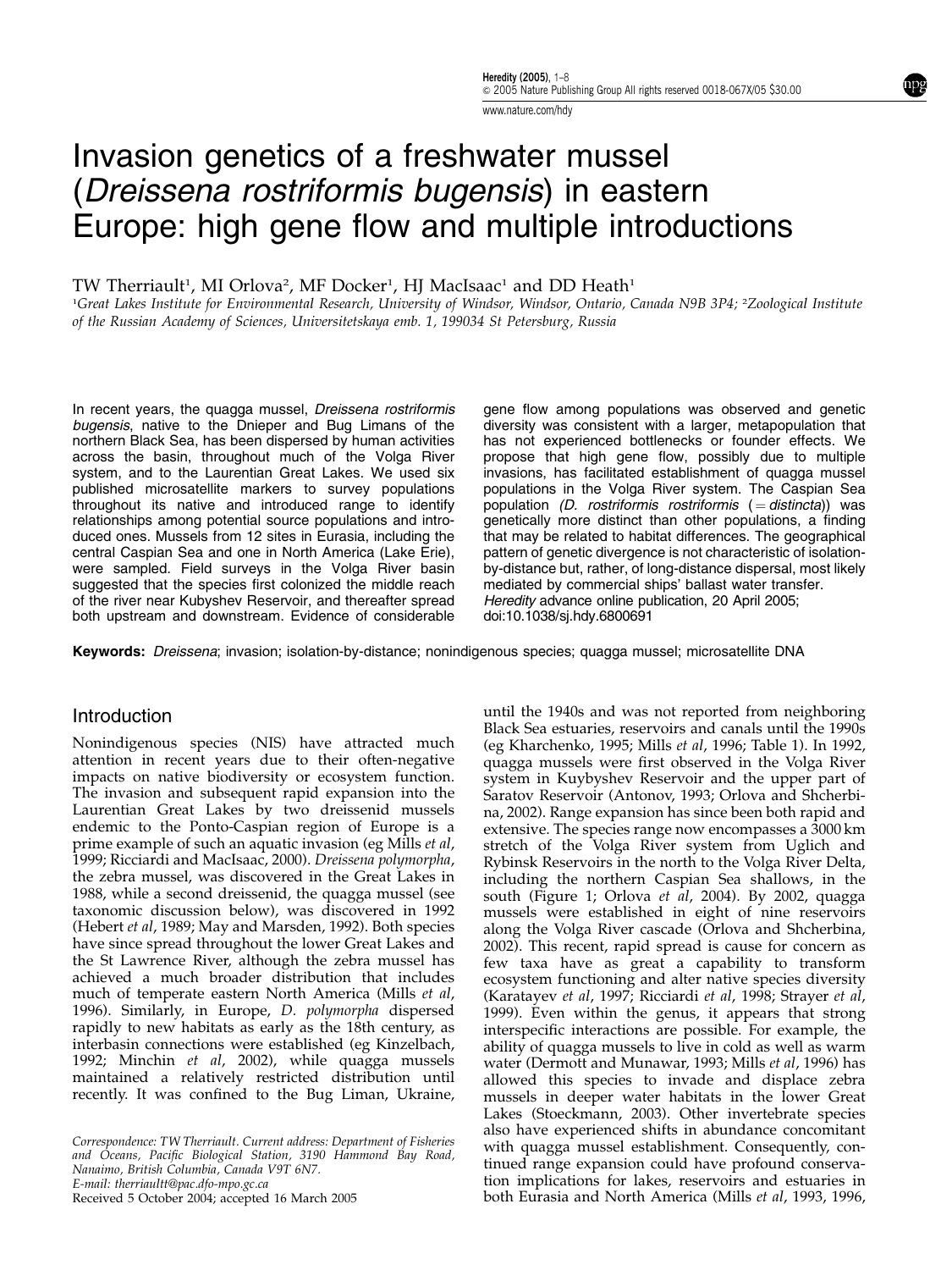Table 1 Location of the 13 populations used for microsatellite analyses along with their respective drainage basin and believed year of introduction; corresponding map ID numbers are provided

| Population                        | Map ID | Drainage basin                  | Invasion status and year       |
|-----------------------------------|--------|---------------------------------|--------------------------------|
| Caspian Sea                       |        | Caspian Sea                     | Endemic (brackish water race)  |
| Dnieper Liman                     |        | <b>Black Sea</b>                | Endemic (freshwater race)      |
| Bug Liman                         |        | <b>Black Sea</b>                | Endemic (freshwater race)      |
| Dniester Liman                    |        | <b>Black Sea</b>                | Invaded prior to 1993          |
| Kakhovka Reservoir                |        | <b>Black Sea</b>                | Invaded prior to 1990          |
| Cheboksary Reservoir              |        | Caspian Sea                     | Invaded in 1992                |
| Kubyshev Reservoir (Kama River)   |        | Caspian Sea                     | Invaded in 1992                |
| Kubyshev Reservoir (Krasnovidovo) |        | Caspian Sea                     | Invaded in 1992                |
| Volga Delta                       |        | Caspian Sea                     | Invaded in 1994                |
| Rybinsk Reservoir (Koprino)       | 11     | Caspian Sea                     | Invaded between 1997 and 2000  |
| Rybinsk Reservoir (Mologa)        | 12     | Caspian Sea                     | Invaded between 1997 and 2000  |
| Uglich Reservoir                  | 10     | Caspian Sea                     | Invaded in 2000                |
| Lake Erie                         |        | Great Lakes Basin North America | Trans-oceanic invasion in 1992 |



Figure 1 Location of Eurasian populations used for microsatellite analyses: (1) Caspian Sea; (2) Volga Delta; (3) Dniester Liman; (4) Bug Liman; (5) Dnieper Liman; (6) Kakhovka Reservoir; (7) Kubyshev Reservoir (Krasnovidovo); (8) Kubyshev Reservoir (Kama River); (9) Cheboksary Reservoir; (10) Uglich Reservoir; (11) Rybinsk Reservoir (Koprino); and (12) Rybinsk Reservoir (Mologa).

1999; Orlova and Shcherbina, 2002) highlighting the importance for the need to monitor and understand its dispersal dynamics.

Despite a chronological record of establishment and the possibility of primary and secondary invasions, the mechanism(s) responsible for the rapid range expansion in Eurasia remain unknown. Human-mediated activities have facilitated dispersal, enabling the species to circumvent previously impassable barriers. Channelization and reservoir impoundment, over the past century, has created waterways navigable by commercial ships from the Baltic Sea to the Caspian Sea via the Volga River,

with an additional connection to the Black-Azov Sea basin via the Don-Volga canal. In addition to the humanmediated dispersal, conversion of some stretches of the Volga River from riverine to lacustrine habitat appears to have facilitated the species' spread (Orlova and Shcherbina, 2002; Orlova et al, 2004). Once invasion pathways have been established between donor and recipient areas by major vectors (eg commercial ships), multiple seedings of individuals could occur. For example, it appears that establishment and spread of Chinese mitten crabs, Eriocheir sinensis, in central Europe resulted from repeated introductions (Hänfling *et al*, 2002). No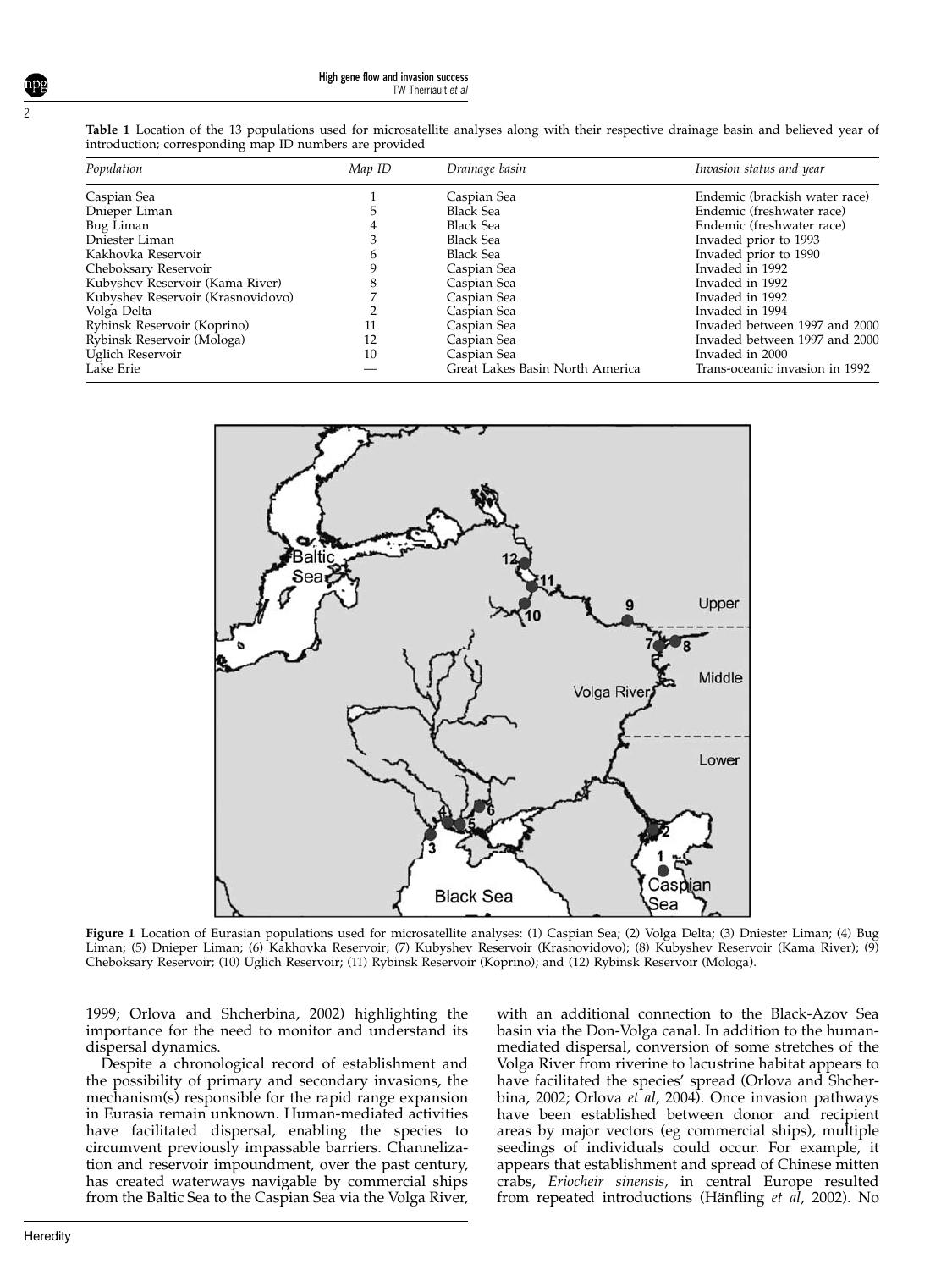previous genetic analyses have been undertaken to identify probable source populations or potential invasion pathways for quagga mussels in Eurasia.

In general, the application of molecular markers has proven useful to characterize dispersal patterns by NIS (eg Havel et al, 2000; Cristescu et al, 2001; Hänfling et al, 2002). However, factors that are responsible for NIS invasion success have been considerably less well studied (Lee, 2002). Previous surveys of allozymes and mitochondrial DNA have identified similar levels of genetic diversity between source and invading populations of Dreissena mussels (Hebert et al, 1989; Marsden et al, 1995; Wilson et al, 1999b; Lewis et al, 2000) and bivalves in general (Duda, 1994; Holland, 2001), suggesting a lack of founder or selection effects. In contrast, reduced genetic diversity has been reported for other invading organisms including waterfleas, Bythotrephes longimanus and Cercopagis pengoi (Berg and Garton, 1994; Cristescu et al, 2001; Berg et al, 2002; Therriault et al, 2002a, b), the green alga Codium fragile spp. trementosoides (Provan et al, 2005) and the periwinkle Litorina saxatalis (Knight et al, 1987). Thus, contrasting observations exist with respect to invasion success and genetic diversity within invading populations.

Species may spread locally through population growth and regional diffusion, a process termed reaction-diffusion (Hengeveld, 1989). Alternatively, they may exhibit patterns of stratified-dispersal, involving both local diffusion and long-distance movement of propagules (Hengeveld, 1989; MacIsaac et al, 2002). Dreissena mussels have a biphasic life cycle involving veliger larvae and sedentary juveniles and adults, both of which contribute to dispersal. It appears that both reaction-diffusion and stratified diffusion have contributed to the spread of these dreissenid mussels (Wilson et al, 1999b; Johnson et al, 2001).

Analysis of time-series distribution data and genetic surveys may provide investigators with insights into dispersal mechanisms. For example, AFLP fingerprinting indicated that D. polymorpha, which invaded Ireland around 1994, entered as adults fouled on the hull of a pleasure boat imported from Britain (Pollux et al, 2003). In the Great Lakes basin, quagga mussels appear to have spread through Lakes Erie and Ontario via local diffusion (Mills et al, 1993). However, analyses of microsatellite markers for eight populations in these lakes indicated long-distance gene flow and a possible role of boaters in dispersal of the species (Wilson et al, 1999b). No population genetic studies have been conducted to characterize invasive quagga mussel populations in the Volga River system. The primary objective of this study was to combine invasion history information with population genetic data to identify the level of genetic diversity among invading and endemic, or other probable source, populations of quagga mussels in the Ponto-Caspian region and to identify potential genetic bottlenecks or founder effects. We used six highly polymorphic microsatellite markers to indirectly measure dispersal and population relatedness through the Volga River system, endemic populations in the Black Sea basin and a trans-oceanic introduction to North America. If the genetic data conform to the expectations of an isolation-by-distance model, one can infer that range expansion is occurring primarily by diffusion (eg Wright, 1943; Slatkin, 1993). Otherwise, stratified diffusion or jump-dispersal might be contributing (Wilson et al, 1999b).

Recently, introduced populations are expected to show reduced genetic diversity due to founder effects (eg Knight et al, 1987) but this is not always the case, especially for mussels (eg Hebert et al, 1989; Duda, 1994; Holland, 2001). Because we have sampled source and invaded populations, it should be possible to identify founder effects if they exist. Otherwise, populations may have been founded by large inocula or repeated introductions. Finally, we will comment on the claim that invasion success requires high genetic diversity and why this could be important for population persistence or the potential for further spread.

# Materials and methods

#### Mussel taxonomy

Dreissenid molluscs have been reclassified many times and at many levels (ie genus, subgenus, species, subspecies and variety), based mainly on morphological, anatomical and geographical characteristics (see reviews by Babak, 1983; Rosenberg and Ludyanskiy, 1994; Starobogatov, 1994). The recent application of molecular techniques has helped to clarify the phylogenetic relationships among species (Spidle et al, 1994; Marsden et al, 1996; Claxton et al, 1998; Therriault et al, 2004). In the most recent analysis, Therriault et al (2004) proposed that D. bugensis was not sufficiently genetically distinct from D. rostriformis, a species native to the central and southern Caspian Sea, to be considered a separate species. Rather, they suggest that two races of D. rostriformis exist, one that lives in freshwater habitats (bugensis) and one that occurs in brackish waters  $(rostriformis = distincta)$ . Consequently, throughout the rest of this paper, the quagga mussel will be referred to as D. rostriformis bugensis.

#### Study area and sample collection

Dreissena samples were collected from four locations in the Black Sea basin (two endemic and two invaded), seven recently invaded locations along the Volga River cascade, one native location in the central Caspian Sea and one introduced location in North America, Lake Erie (Table 1; Figure 1).

#### DNA isolation and PCR amplification

Total DNA was extracted from mantle muscle tissues of specimens preserved in 95% ethanol using either a standard phenol–chloroform method (Sambrook et al, 1989) or a DNA purification kit (Wizard, Promega). Extracted genomic DNA was used as a template for DNA amplification using the polymerase chain reaction (PCR). We amplified six microsatellite loci (Dbug 1–6 in Wilson et al, 1999a, b) from at least 32 individuals from each of the 13 populations. PCR mixtures included doubledistilled water,  $10 \times$  manufacturer-supplied PCR buffer, 25 mM MgCl<sub>2</sub>, 0.2 mM of each dNTP and 0.5 U Taq DNA polymerase (Gibco BRL). Reactions were run on a PTC-100 Programmable Thermal Controller (MJ Research Inc.) using an initial denaturation step at  $95^{\circ}C$  (5 min) followed by 40 cycles consisting of denaturation at  $95^{\circ}$ C (60 s), annealing at  $49^{\circ}C$  (60 s) and an extension step at 72 $^{\circ}$ C (90 s). A final 7 min at 72 $^{\circ}$ C was added after cycling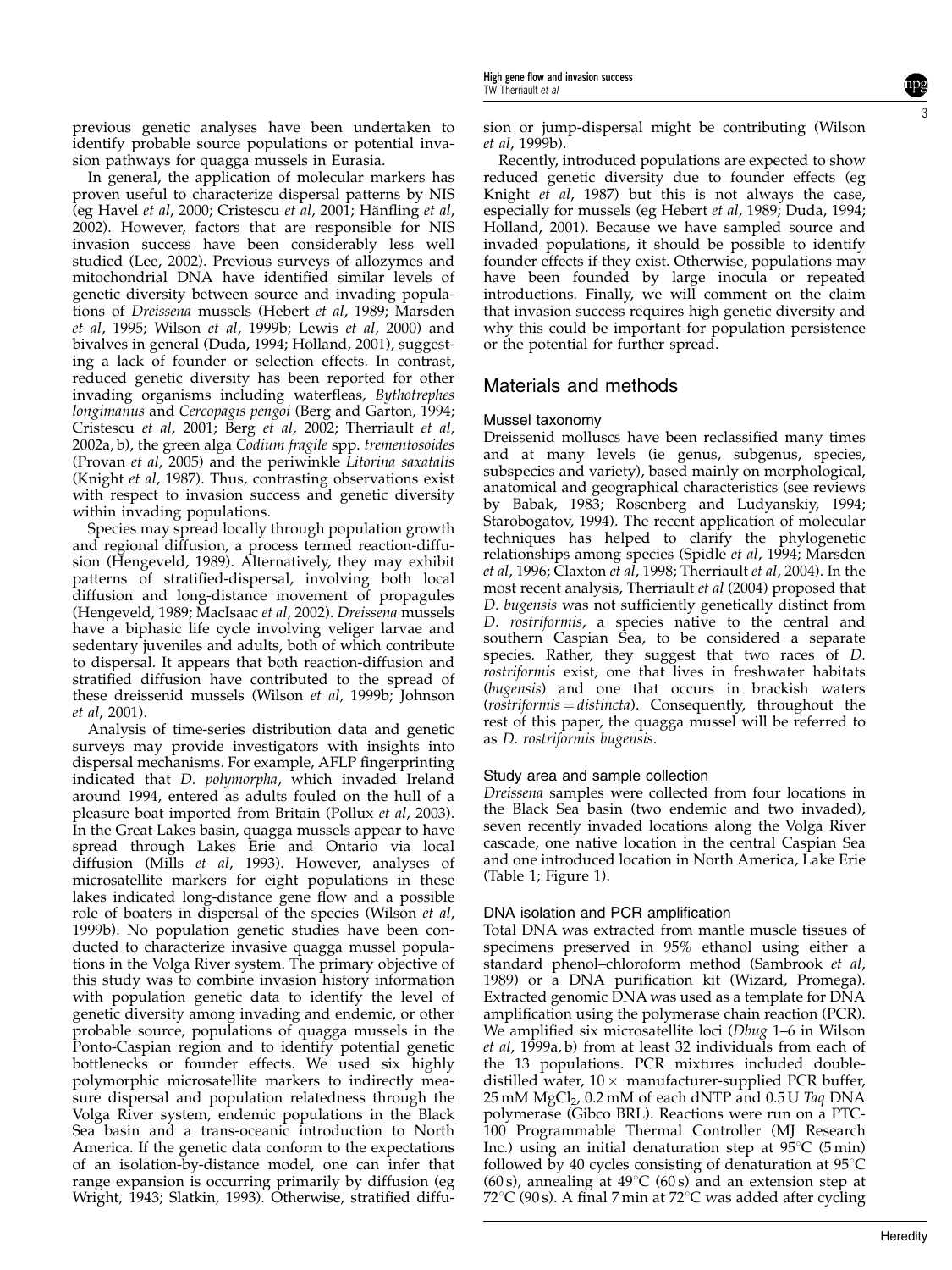to ensure complete extension. The annealing temperature used here is lower than the ones used by Wilson et al (1999a) in their development of these microsatellite primers but yielded the most consistent amplification with our reagents and sequencer.

Microsatellite DNA fragments were sized using manufacturer-supplied size standards on a CEQ8000 automated sequencer (Beckman Coulter). We assumed that alleles encountered in less than three individuals (0.7%) were amplification artifacts, possibly due to the lower annealing temperature, and these were not included in subsequent analyses.

#### Statistical analyses

4

We tested all populations by locus combinations for departure from Hardy-Weinberg expectations using Guo and Thompson's (1992) estimate in Arlequin version 2.0 software (Schneider et al, 2000): a 10 000-step, 1000 iteration Markov chain method provided an unbiased estimate of significance. A sequential Bonferroni correction was applied to account for the multiple simultaneous comparisons generated by these analyses (Rice, 1989). An exact test for differences in allele frequencies among populations was employed (20 000 permutations; Raymond and Rousset, 1995) using Tools for Population Genetic Analyses (TFPGA v 1.3) software by Mark Miller (Dept of Fisheries and Wildlife, Utah State University). Significance levels were subsequently adjusted using the sequential Bonferroni correction method (Rice, 1989).

Phylogenetic relationships among populations were inferred using the neighbor-joining (NJ) tree-building method in Populations 1.2.26 software by O Langella (Centre National de la Recherche Scientifique, Laboratoire Populations, Génétique et Evolution), using Nei's (1972) genetic distance  $D<sub>s</sub>$ . The tree was viewed using TreeView 1.6.6 software by Roderic Page (Institute of Biomedical and Life Sciences, University of Glasgow).

Pairwise genetic distances between populations were measured by calculating Nei's genetic distance  $D<sub>S</sub>$  (Nei, 1972) using TFPGA and  $F_{ST}$  using Arlequin. As populations subdivide (disperse or expand), models of isolation-by-distance provide one means to understand population expansion based on genetic distances. Thus, we plotted both Nei's genetic distance  $(D<sub>S</sub>)$  and  $F<sub>ST</sub>$  vs geographical distances between populations (via waterways) to examine the relationship between geographical distance and genetic distance among populations. A Mantel test (10 000 permutations) was employed to statistically evaluate the correlation between genetic and geographic distance. These analyses were conducted using only Eurasian populations, to minimize the likelihood of spurious results associated with a single population from North America. As the Caspian Sea population was markedly genetically divergent from the other populations used in this study, it was also excluded from this analysis.

# **Results**

We observed a total of 179 alleles from the six loci for the 421 individuals from 13 populations. We identified 36 alleles for  $Dbug1$  (120–296), 34 alleles for  $Dbug2$  (176– 308), 33 alleles for Dbug3 (261–354), 29 alleles for Dbug4 (183–360), 36 alleles for Dbug5 (195–384) and 11 alleles for Dbug6 (165–273). Following Bonferroni correction, only

the Lake Erie and Volga Delta pairwise comparison was not statistically significant. Further, exact tests showed that the Caspian Sea population was significantly different from all others  $(\bar{P} < 0.0001)$ . Average heterozygosity was similar among endemic and invaded populations, suggesting that genetic diversity was not lower among invaded populations (Appendix 1 in supplementary information).

Globally, all six loci exhibited significant heterozygote deficiencies  $(P<0.0001)$ . Intrapopulation comparisons revealed that heterozygote deficiencies were not significant for three populations at Dbug1, nine populations at Dbug3, one population at Dbug5 and two populations at Dbug6 following Bonferroni correction (Appendix 1 in supplementary information).

The Caspian Sea population was genetically distinct (Figure 2) particularly in the low number of alleles (5) identified for the *Dbug2* locus (Appendix 1 in supplementary information). There was nonamplification in 25 of 32 individuals at this locus, which is consistent with a high frequency of null alleles in the population.

Allelic variation was too high to allow resolution between source and invaded populations. However, the relatively higher bootstrap support for the Dniester Liman – Cheboksary Reservoir node (77%) suggests a potential source – destination relationship (Figure 2). Based on invasion timing (Table 1), it is difficult to infer which population represents the source and which represents the destination. Further, the extremely low  $F_{ST}$  value between the Dniester Liman and Cheboksary Reservoir populations (0.0002) could indicate a high level of continuing gene flow (Appendix 2 in supplementary information). The Lake Erie population clustered with the Volga Delta population and to a lesser extent with the Dnieper Liman population, but bootstrap support was weaker (Figure 2). Since Lake Erie was invaded prior to the Volga Delta (Table 1), it appears that either the Lake Erie population was the source of the Volga Delta population or, alternatively, that the Dnieper Liman was the source for both invaded populations.

The analysis of pairwise  $F_{ST}$  indicated that neither endemic population (Bug Liman or Dnieper Liman) nor the invaded population in Rybinsk Reservoir at Koprino was the source for the Dniester Liman or Cheboksary Reservoir populations (Appendix 2 in supplementary information).

Correlations between geographical distance and  $D_S$ and  $F_{ST}$  were not significant (Mantel test,  $P = 0.1943$  and 0.6644, respectively), even when only invaded populations were included in the analysis  $(P = 0.1893$  and 0.7013, respectively). Similarly, no relationships were detected when comparisons were made with only the two endemic populations  $(P = 0.8249$  and 0.6129, respectively).

# **Discussion**

Colonization events may be accompanied by founder effects, in which the genetic diversity of a colonizing population is reduced relative to the source (eg Wright, 1943; Slatkin, 1993; Hänfling et al, 2002; see Holland, 2001 for contrary results). Alternatively, or in addition to this, genetic diversity could be reduced by postcolonization selection by the novel environment (eg Lee, 2002). In this study, we observed no evidence of reduced genetic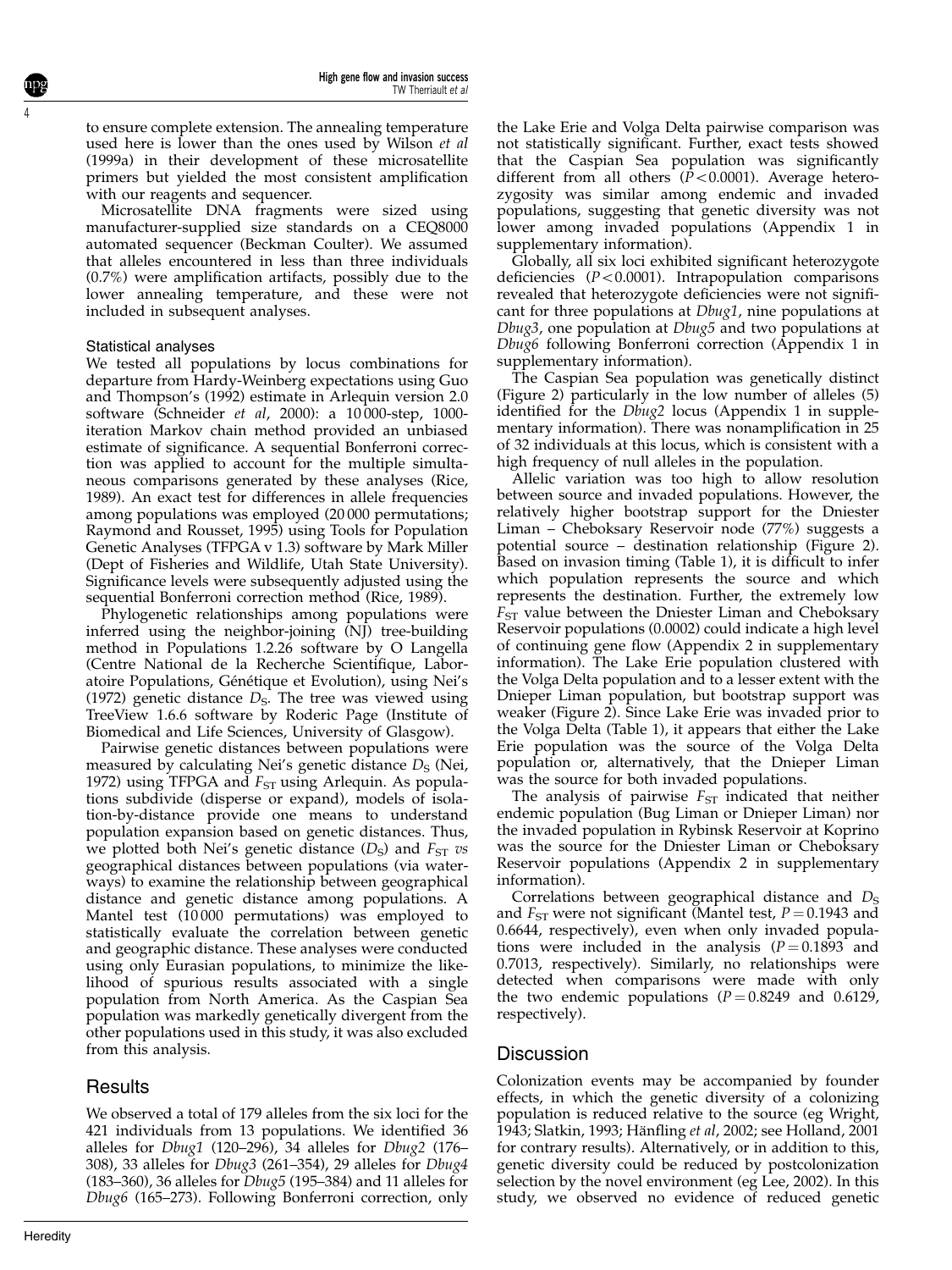

5

Figure 2 Unrooted NJ tree showing the relationship among 13 D. rostriformis populations using Nei's (1972) genetic distance. Bootstrap support based on 1000 iterations is shown for nodes with more than 70% support. Numbers in parentheses correspond to Map ID numbers in Table 1.

diversity among introduced populations in either the Volga River or Lake Erie, a finding consistent with Wilson et al's (1999b) study on quagga mussels in the Great Lakes. Microsatellite diversity at the six polymorphic loci examined was similar across source and destination sites, indicating that inoculum sizes were large, there was swift population growth or that multiple introductions served to enhance existing genetic diversity in the invaded mussel populations. Although multiple introductions cannot be excluded for the Lake

Erie population, the likelihood of this is lower than for invading populations in the Volga River system. An alternative explanation is that the Lake Erie introduction resulted from a very large propagule number that did not restrict genetic diversity, a hypothesis also applicable to invading populations in the Volga River system.

Population genetic theory predicts that high genetic diversity predisposes invasive populations to success at establishing, persisting, and dispersing further into novel habitats (Hartl and Clark, 1989). The quagga mussel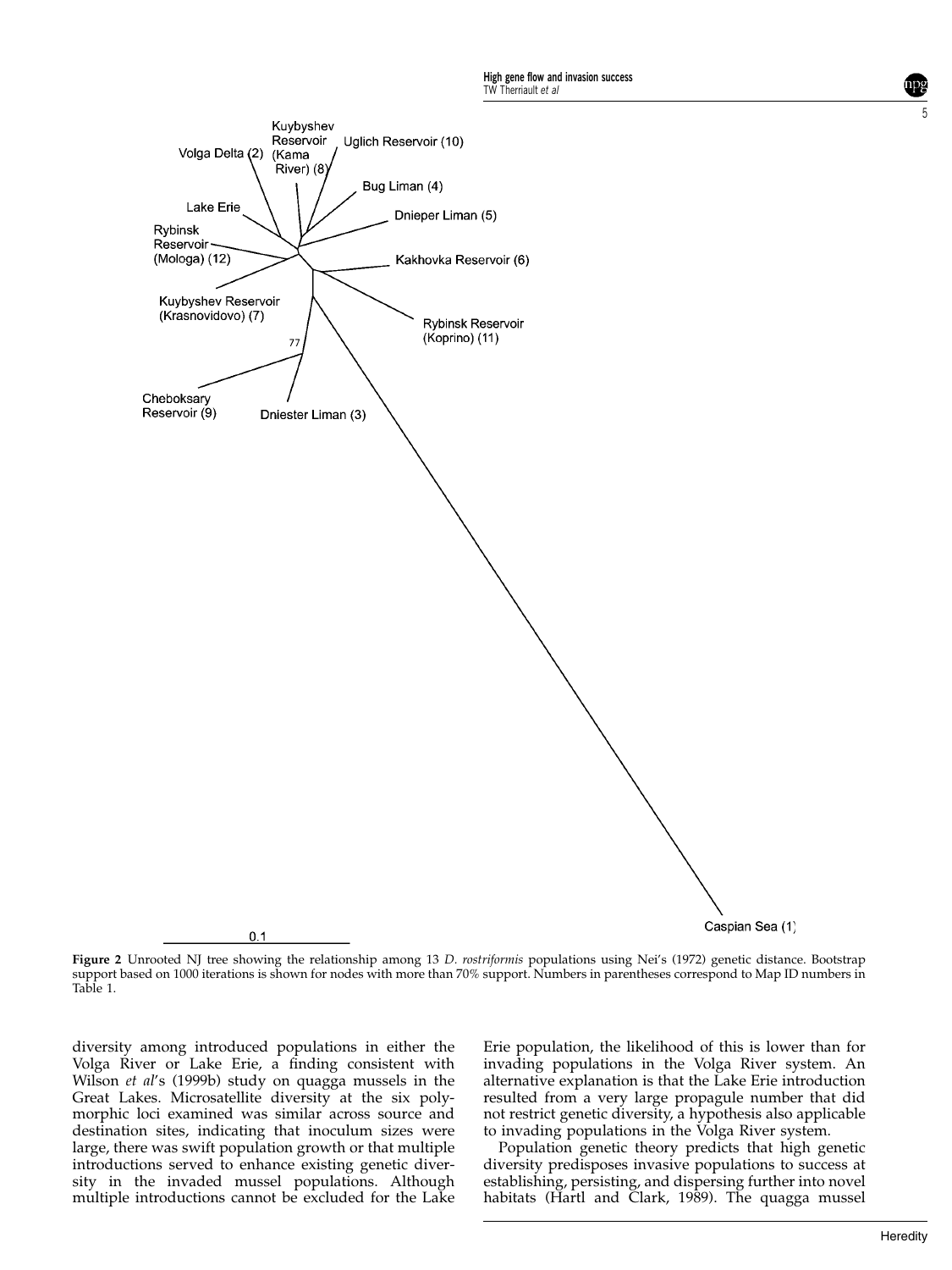populations surveyed in this study were characterized by high genetic diversity within populations with negligible population subdivision. High genetic diversity has been reported previously for Dreissena species (eg Marsden et al, 1995; Wilson et al, 1999b; Lewis et al, 2000) as well as other bivalves (eg Duda, 1994; Holland, 2001) and may be an important attribute contributing to their continued invasion success. Highly polymorphic populations are expected to retain maximum genetic diversity, providing genetic variation, which ensures that at least some individuals will be suited to survive and/or disperse to novel habitats. In contrast, a bottleneck would restrict genetic diversity and potentially lower the probability of successful establishment of an invading population. However, it should be noted that some highly successful invaders exhibit low genetic diversity. For example, successful invasive populations of the green alga C. fragile spp. trementosoides in the Mediterranean Sea, northern Europe, eastern North America, and in the South Pacific all possess markedly lower haplotype diversity relative to native populations in Japan (Provan et al, 2005). Similarly, introduced populations of Bythotrephes and Cercopagis in the Great Lakes have lower genetic diversity compared to native populations in Europe (Berg and Garton, 1994; Cristescu et al, 2001; Berg et al, 2002; Therriault et al, 2002a, b). Further, environmental differences between the introduced and source habitats could result in selection and further restriction of genetic diversity (Lee, 2002). In our study, it appears that neither founder effects nor varying selection pressures affected genetic diversity of introduced quagga mussel populations. Although there is no consensus on whether successful invasions are characterized by reduced genetic diversity due to founder effects and selection or elevated genetic diversity reflecting multiple colonization events or large propagule size, our study is one of only a few that show no evidence for a founder effect or selection. Thus, high genetic diversity within the source population may be important for invasion success.

Historical accounts suggest two endemic, freshwater populations of quagga mussel from the Black Sea basin (Bug and Dnieper Limans; Table 1). As neither endemic population appears to have been the source for the Dniester Liman population (Figure 2), this population may have been established by a 'reverse invasion' from Cheboksary Reservoir. Further, since the Cheboksary Reservoir population seems not to have been established by an invasion from either endemic population, it may have resulted from a secondary invasion from a population established elsewhere, possibly within the Caspian Sea basin. The Volga Delta population and the Lake Erie population were not significantly different based on the pairwise exact tests and they clustered at the same node in the NJ tree (Figure 2). Thus, based on invasion timing, the Lake Erie population could represent the source of the Volga Delta population. Alternatively, a third population could represent the source of both populations. In fact, based on the position of the Dnieper Liman population in the NJ tree, we suggest that this population was responsible for both the Lake Erie and Volga Delta populations. This interpretation is consistent with a previous study based on allozyme variation that concluded that the quagga mussels in Lakes Erie and Ontario came from the lower Dnieper

River (Spidle et al, 1994). Also, this finding is consistent with commercial shipping acting as the primary dispersal vector along known invasion corridors both within Eurasia and to North America (Ricciardi and MacIsaac, 2000; Orlova et al, 2004). Further, the current rapid spread of quagga mussels in Eurasia and North America began nearly simultaneously in the early 1990s (Table 1; Orlova et al, 2004), suggesting that a previously limiting barrier to dispersal was removed, although such a barrier has not been identified.

Many of the sampled populations showed significant departures from Hardy–Weinberg equilibrium at multiple loci, which is consistent with other studies of newly colonized bivalve populations (eg Wilson et al, 1999b) and may result from periodic re-introduction or strong selection effects. Alternatively, the departures from Hardy–Weinberg equilibrium could be due to null alleles (eg Pemberton et al, 1995) or a Wahlund effect (eg Hartl and Clark, 1989); however, neither explanation is expected to apply across all populations and loci (Castric et al, 2002). The Caspian Sea population was the only one for which the null allele hypothesis is supported by the occurrence of putative null homozygotes (ie nonamplification) at a single locus (Dbug2).

Our data suggest that sampled populations are part of a larger metapopulation that is able to maintain high levels of gene flow, possibly due to multiple colonization events between source and invaded populations. In common with numerous other studies of bivalves, we failed to identify a genetic pattern characteristic of isolation-by-distance. For example, Wilson et al (1999b) noted that quagga mussel populations in Lakes Erie and Ontario lacked an isolation-by-distance structure, possibly owing to long-distance dispersal of propagules by boats. Given the importance of the Volga River cascade as a commercial waterway for much of Eurasia, we suspect that vessel traffic has and will continue to play an integral role in dispersing quagga mussels throughout this system.

The mussel population from the Caspian Sea was the most divergent of the populations studied (Figure 2) and is the only population where there is convincing evidence of a high frequency of a null allele. Clearly, the Caspian Sea population did not found the populations in the Volga River system (or Black Sea basin) despite their closer geographical proximity. This is the only population known to inhabit brackish water and its divergence may reflect the spatial and temporal differentiation between the Black and Caspian Seas and different selection regimes encountered in these environments. The Black and Caspian basins last had contact approximately 7000–10000 years ago prior to the intrusion of Mediterranean waters into the Black Sea basin that displaced many brackish water species (Reid and Orlova, 2002). Therriault et al (2004) noted consistent but subtle genetic differences between quagga mussel populations from these basins, and argued that they represented two races, one that evolved in brackish water, D. rostriformis rostriformis  $( = distincta)$ , and another that evolved in freshwater, D. rostriformis bugensis. Thus, populations in the Caspian Sea are presumed to have a greater salinity tolerance than those from freshwater estuaries of the Black Sea (Therriault et al, 2004). The recent arrival of the freshwater race to the Caspian Sea (Volga Delta population) could have significant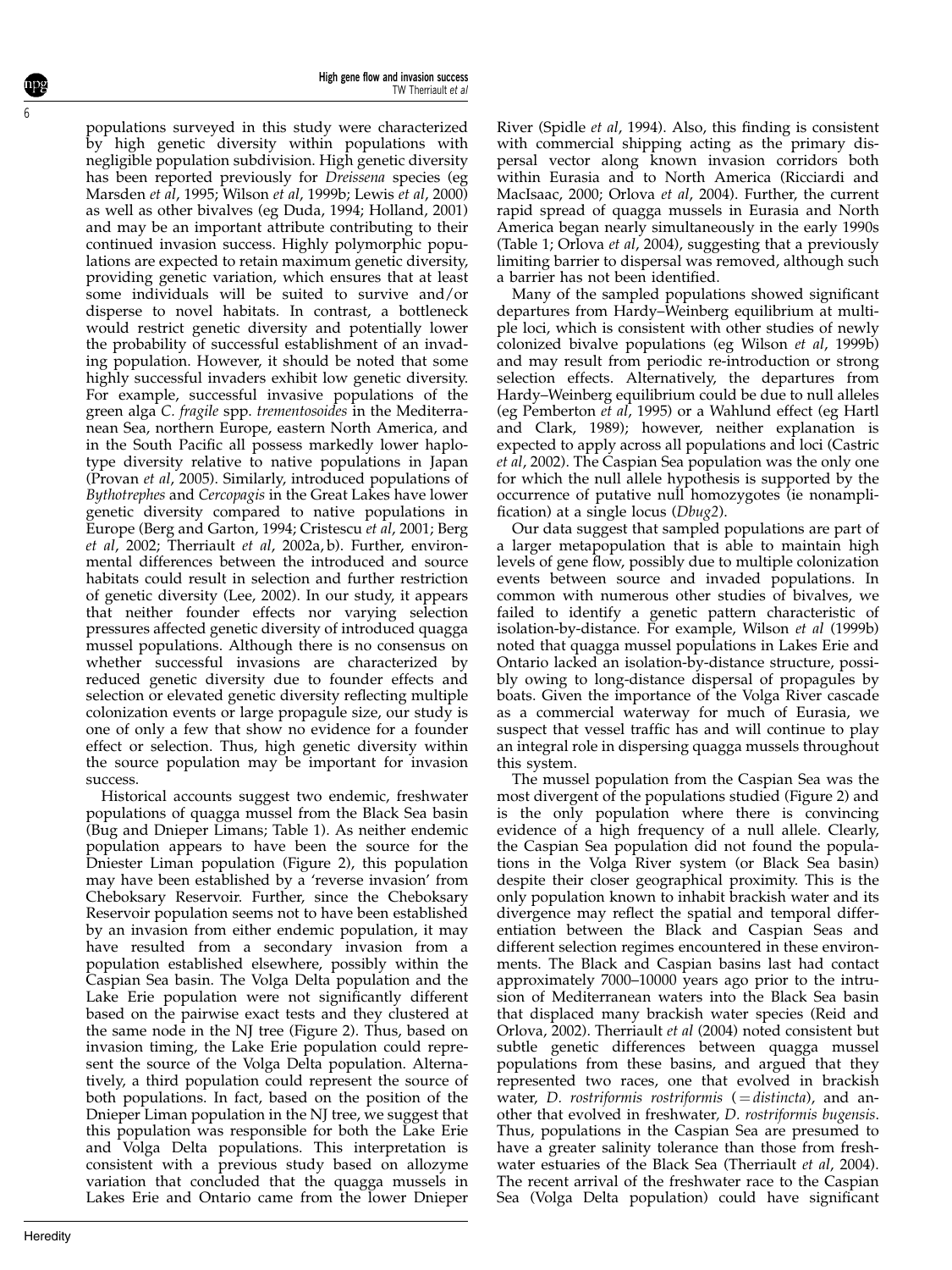conservation implications to the existing brackish water population in the Caspian Sea proper if contact between these to populations (races) occurs. In addition to the obvious genetic implications, there are ecological considerations. For example, displacement among Dreissena species has been reported in the Great Lakes and the Volga River system (Stoeckmann, 2003; Orlova et al, 2004). Thus, the encroachment of the freshwater race into the brackish water Caspian Sea could pose a conservation threat to the native population in less brackish sections of the Caspian Sea.

#### Acknowledgements

We are grateful for financial support in the form of an NSERC postdoctoral fellowship (TWT), GLIER postdoctoral fellowship (MFD), NSERC International Opportunities Fund (HJM), NSERC discovery grants (DDH and HJM), and Russian Foundation for Basic Research Project # 1634.2003.4 and Russian Federal Biodiversity Program (MIO).

## **References**

- Antonov PI (1993). About invasion of bivalve Dreissena bugensis (Andr.) into the Volga River Reservoirs. Ecological problems of large rivers basins. Book of Abstracts of International Conference, Togliatti, Russia, 6–10 September, 1993. Publishers of IEVB RAS, Togliatti, Russia. pp 52–53 (in Russian).
- Babak EV (1983). The Pliocene and Quaternary Dreissenidae of the Evsinsk Basin. Akad Nauk SSSR Tr Paleontol Inst 204: 1–104 (in Russian).
- Berg DJ, Garton DW (1994). Genetic differentiation in North American and European populations of the cladoceran Bythotrephes. Limnol Oceanogr 39: 1503-1516.
- Berg DJ, Garton DW, MacIsaac HJ, Panov VE, Telesh IV (2002). Changes in genetic structure of North American Bythotrephes populations following invasion from Lake Ladoga, Russia. Freshwater Biol 47: 275–282.
- Castric V, Bernatchez L, Belkhir K, Bonhomme F (2002). Heterozygote deficiencies in small lacustrine populations of brook charr Salvelinus fontinalis Mitchell (Pisces, Salmonidae): a test of alternative hypotheses. Heredity 89: 27–35.
- Claxton WT, Wilson AB, Mackie GL, Boulding EG (1998). A genetic and morphological comparison of shallow- and deep-water populations of the introduced dreissenid bivalve Dreissena bugensis. Can J Zool 76: 1269–1276.
- Cristescu MEA, Hebert PDN, Witt DS, MacIsaac HJ, Grigorovich IA (2001). An invasion history for Cercopagis pengoi based on mitochondrial gene sequences. Limnol Oceanogr 46: 224–229.
- Dermott R, Munawar M (1993). Invasion of Lake Erie offshore sediments by *Dreissena*, and its ecological implications. Can *J* Fish Aquat Sci 50: 2298–2304.
- Duda Jr TF (1994). Genetic population structure of the recently introduced Asian clam, Potamocorbula amurensis, in San Francisco Bay. Mar Biol 119: 235–241.
- Guo SW, Thompson EA (1992). A Monte-Carlo method for combined segregation and linkage analysis. American Journal of Human Genetics 51: 1111–1126.
- Hänfling B, Carvalho GR, Brandl R (2002). mt-DNA sequences and possible invasion pathways of the Chinese mitten crab. Mar Ecol Prog Ser 238: 307–310.
- Hartl DL, Clark AG (1989). Principles of Population Genetics. Sinauer Associates Inc.: Sunderland, MA.
- Havel JE, Colbourne JK, Hebert PDN (2000). Reconstructing the history of intercontinental dispersal in Daphnia lumholtzi by use of genetic markers. Limnol Oceanogr 45: 1414-1419.
- Hebert PDN, Muncaster BW, Mackie GL (1989). Ecological and genetic studies on Dreissena polymorpha (Pallas): a new mollusc in the Great Lakes. Can J Fish Aquat Sci 46: 1587–1591.
- Hengeveld R (1989). Dynamics of Biological Invasions. Chapman & Hall: NY.
- Holland BS (2001). Invasion without a bottleneck: microsatellite variation in natural and invasive populations of the brown mussel Perna perna (L). Mar Biotechnol 3: 407–415.
- Johnson LE, Carlton JT, Ricciardi A (2001). Overland dispersal of aquatic invasive species: a risk assessment of transient recreational boating. Ecol Appl 11: 1789–1799.
- Karatayev AY, Burlakova LE, Padilla DK (1997). The effects of Dreissena polymorpha (Pallas) invasion on aquatic communities in Eastern Europe. J Shellfish Res 16: 187–203.
- Kharchenko TA (1995). Dreissena: range, ecology, biofouling. Gidrobiologicheskii Zh 31: 3–20 (in Russian).
- Kinzelbach  $\bar{R}$  (1992). The main features of the phylogeny and dispersal of the zebra mussel Dreissena polymorpha. Limnol Aktuell 4: 5–17.
- Knight AJ, Hughes RN, Ward RD (1987). A striking example of the founder effect in the mollusc Litorina saxatalis. Biol J Linn Soc 32: 417–426.
- Lee CE (2002). Evolutionary genetics of invasive species. Trends Ecol Evol 17: 386–391.
- Lewis KM, Feder JL, Lamberti GA (2000). Population genetics of the zebra mussel, Dreissena polymorpha (Pallas): local allozyme differentiation within Midwestern lakes and streams. Can J Fish Aquat Sci 57: 637-643.
- MacIsaac HJ, Robbins TC, Lewis MA (2002). Modeling ships' ballast water as invasion threats to the Great Lakes. Can J Fish Aquat Sci 59: 1245–1256.
- Marsden JE, Spidle AP, May B (1995). Genetic similarity among zebra mussel populations within North America and Europe. Can J Fish Aquat Sci 52: 836–847.
- Marsden JE, Spidle AP, May B (1996). Review of genetic studies of Dreissena spp. Am Zool 36: 259–270.
- May B, Marsden JE (1992). Genetic identification and implications of another invasive species of Dreissenid mussel in the Great Lakes. Can J Fish Aquat Sci 49: 1501–1506.
- Minchin D, Lucy F, Sullivan M (2002). Zebra mussel: impact and spread. In: Leppäkoski E, Gollasch S, Olenin S (eds) Aquatic Invasive Species of Europe. Distribution, Impacts and Management. Kluwer Publishers: Netherlands, pp 135–146.
- Mills EL, Chrisman JR, Baldwin B, Owens RW, O'Gorman R, Howell T et al (1999). Changes in the dreissenid community in the Lower Great Lakes with emphasis on southern Lake Ontario. J Great Lakes Res 25: 187-197.
- Mills EL, Dermott RM, Roseman EF, Dustin D, Mellina E, Conn DB et al (1993). Colonization, ecology, and population structure of the 'quagga' mussel (Bivalvia: Dreissenidae) in the lower Great Lakes. Can J Fish Aquat Sci 50: 2305–2314.
- Mills EL, Rosenberg G, Spidle AP, Ludyanskiy M, Pligin Y, May B (1996). A review of the biology and ecology of the quagga mussel (Dreissena bugensis), a second species of freshwater dreissenid introduced to North America. Am Zool 36: 271–286.
- Nei M (1972). Genetic distance between populations. Am Nat 106: 283–291.
- Orlova MI, Muirhead J, Antonov PI, Shcherbina GKh, Starobogatov YI, Biochino GI et al (2004). Range expansion of quagga mussels Dreissena rostriformis bugensis in the Volga River and Caspian Sea basin. Aquat Ecol 38: 561–573.
- Orlova MI, Shcherbina GH (2002). About range expansion of Dreissena bugensis Andr. Dreissenidae, Bivalvia) in Upper Volga Reservoirs. Zool J 81: 515–520 (in Russian).
- Pemberton JM, Slate J, Bancroft DR, Barrett JA (1995). Nonamplifying alleles at microsatellite loci: a caution for parentage and population studies. Mol Ecol 4: 249–252.
- Pollux B, Minchin D, Van der Velde G, Van Alen T, Moon-Van Der Staay SY, Hackstein J (2003). Zebra mussels (Dreissena polymorpha) in Ireland, AFLP-fingerprinting and boat